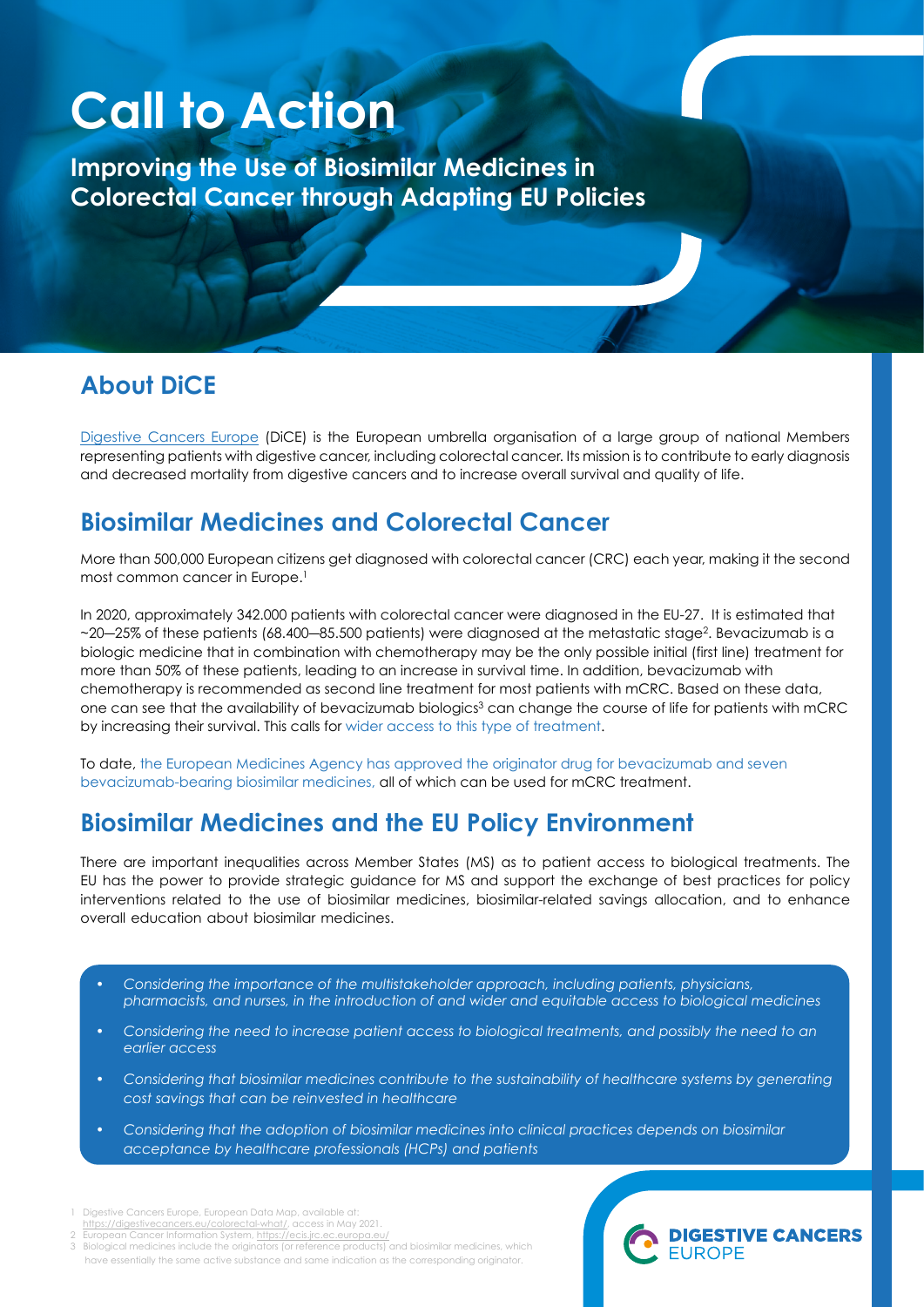### Call on the **European Commission** to

• Support transparent and tangible benefit-sharing practices across Europe.

To maximise the potential of biosimilar medicines (biosimilars), transparency practices must be promoted about the savings derived from biosimilar use and how they are allocated.

The Commission should support the tangible and transparent application of biosimilar-related saving projects, which will allow any savings arising from biosimilar prescriptions to be reinvested in the national healthcare systems. Considerable cost savings may contribute to improving patients' quality of life (QoL) and care and widening patient access to biological treatment.

• Build a dedicated Europe-wide online resource centre to support the exchange of best practices on biosimilar savings reinvestment.

In collaboration with the MS, the Commission should identify countries and hospitals where biosimilar savings are best re-allocated to address patients' needs. The centre would serve as a go-to point for other countries or individual hospitals when deciding on which are the most efficient measures to incentive biosimilars use and how to allocate saved finances, to improve patient care in a dedicated facility.

Set up a dedicated Europe-wide online resource centre for HCPs and patients.

The adoption of biosimilars into clinical practice largely depends on the biosimilar acceptance of HCPs and patients. Since the full understanding of the value of biosimilars is crucial to gain trust in this type of medicine, HCPs and patients need to be offered continuous education, for example through an online resource centre.

When developing the centre, the Commission should use materials already developed by EU institutions (such as the EC European Medicines Agency material for patients and HCPs), EU organisations: patient organisations<sup>4</sup> and medical societies.

# Call on the Member States to:

• Adjust national policies to ensure that biosimilar-related savings are reinvested locally in a tangible and transparent way.

As biosimilars are less expensive to develop than the originators, they can generate cost savings that can be further reinvested in the healthcare systems. Often physicians and other HCPs may not be aware of the longterm positive impact biosimilars can have on patients' QoL and care.

Savings can be invested in many ways to improve hospital services and patient care: hiring additional hospital staff, enhancing HCPs' education about the treatment, organising patient support programmes, investing in new treatments, or updating hospital equipment to administer the treatment.

To fully capitalise on the savings that arise from biosimilar use, MS should regulate national policies to ensure that these savings are re-invested in transparent and easy-to-access procedures.

4 - Informative brochure for patients with colorectal cancer on biosimilars

 <sup>-</sup> A checklist with questions patients with metastatic colorectal cancer may have around biosimilars